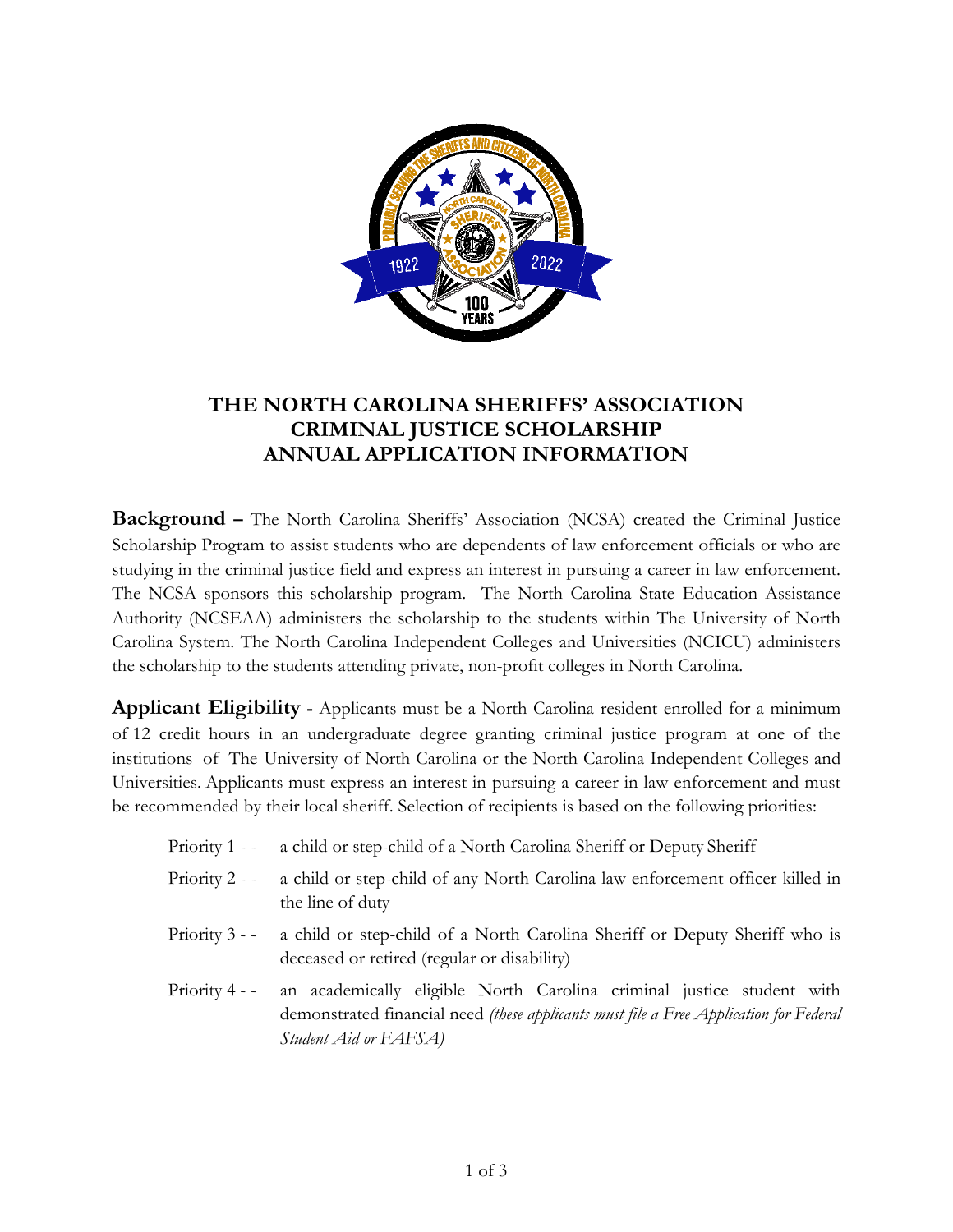### **Eligible UNC Universities –**

| North Carolina State University                |
|------------------------------------------------|
| The University of North Carolina at Charlotte  |
| The University of North Carolina at Pembroke   |
| The University of North Carolina at Wilmington |
| Western Carolina University                    |
| Winston-Salem State University                 |
|                                                |

#### **Eligible Private Colleges or Universities –**

| <b>Barton College</b>        | Johnson C. Smith University     | Salem College              |
|------------------------------|---------------------------------|----------------------------|
| <b>Belmont Abbey College</b> | Lees-McRae College              | Shaw University            |
| <b>Brevard College</b>       | Lenoir-Rhyne University         | St. Augustine's University |
| Campbell University          | Livingston College              | University of Mount Olive  |
| Catawba College              | Mars Hill University            | William Peace University   |
| Chowan University            | Meredith College                | Wingate University         |
| Gardner-Webb University      | Methodist University            |                            |
| Greensboro College           | Montreat College                |                            |
| Guilford College             | North Carolina Wesleyan College |                            |
| High Point University        | Pfeiffer University             |                            |

**Value of Scholarship –** Each Criminal Justice Scholarship is valued at \$2,000 per year, \$1,000 for the Fall semester and \$1,000 for the Spring semester. Scholarship funds not used due to student withdrawal, or dismissal, must be refunded to the NCSA by the university.

**Application Process and Procedure –** One nominee for the scholarship is chosen each year by the financial aid office at each eligible college or university, subject to approval by the NCSEAA or NCICU, and subject to continued funding by the Association. Applications must be approved and signed by the financial aid official at the college or university. The Financial Aid Official will mail the chosen application(s) to either NCSEAA (Post Office Box 13663, Research Triangle Park, NC 27709- 3663) or NCICU (530 North Blount Street, Raleigh, NC 27604).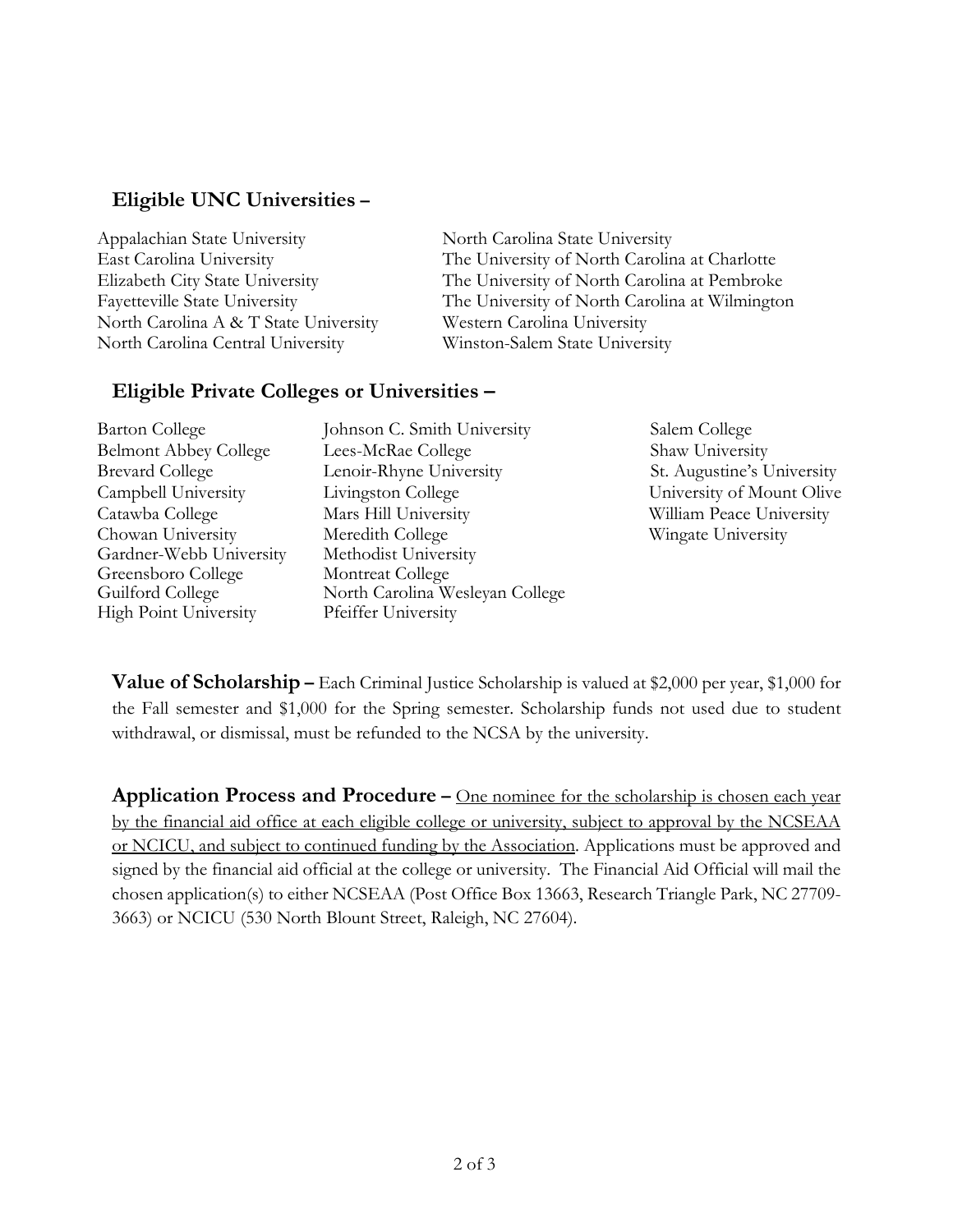## **Required Documents**

#### **Students applying for the scholarship must complete the Criminal Justice Scholarship Application and submit it to the qualifying college or university's financial aid office along with:**

- a. A signed statement (one-page) explaining the applicant's interest in this scholarship and the applicant's education and career goals. This also includes checking a box indicating the applicant's interest in pursuing a career in law enforcement. Not required for renewal applicants.
- b. A letter of recommendation from the sheriff of the applicant's county of residence. (The local sheriff must be a member of the North Carolina Sheriffs' Association). Not required for renewal applicants.
- c. Upon receipt of the applicant's complete application, the financial aid office will submit the application of the student who is selected to the NCSEAA or the NCICU for processing.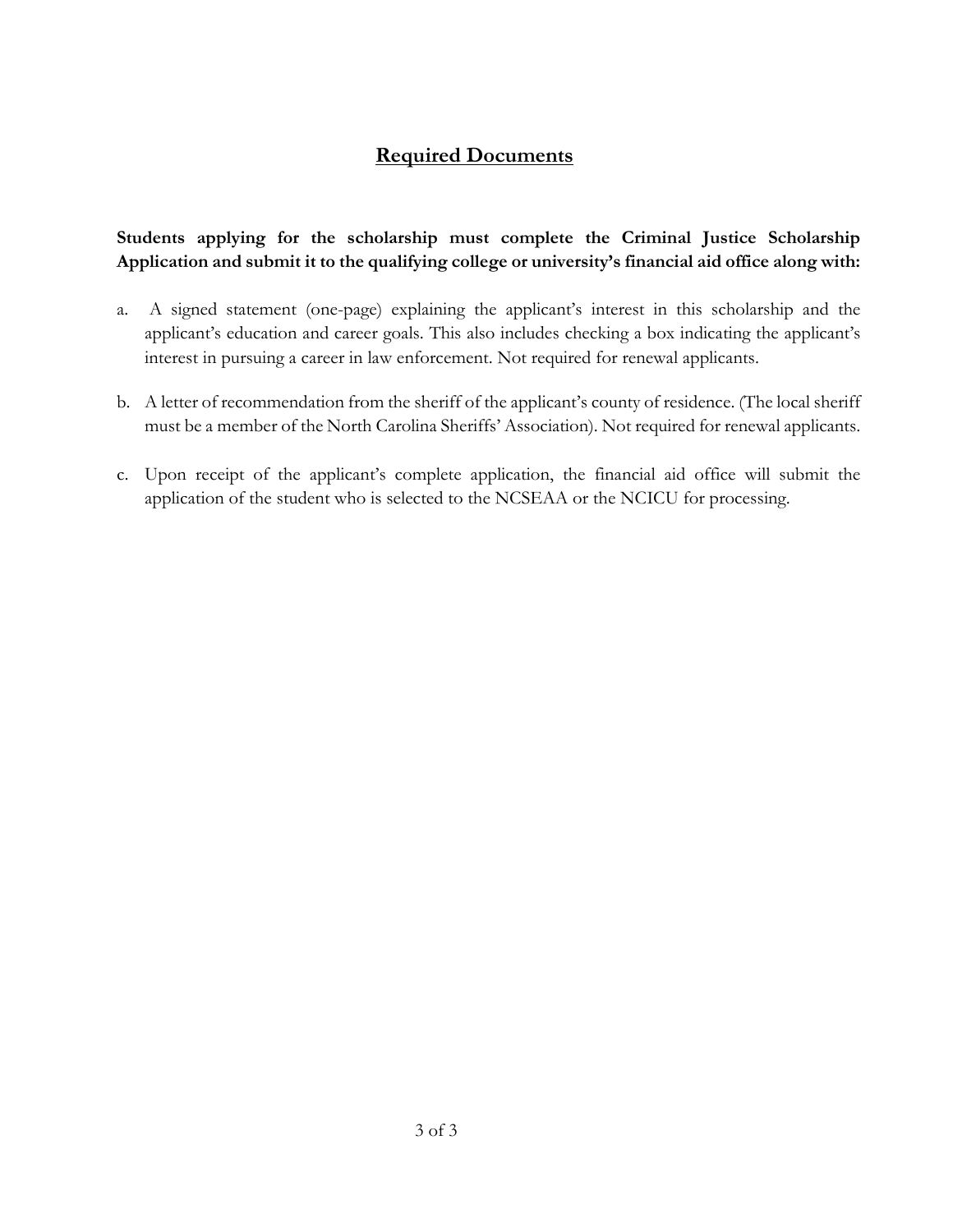

# **NORTH CAROLINA SHERIFFS' ASSOCIATION CRIMINAL JUSTICE SCHOLARSHIP ANNUAL APPLICATION**

| Name:                                                                                                             |                                                                                                                                                                                                                                                                                                           |                 | SSN:                                                                      |                                        |
|-------------------------------------------------------------------------------------------------------------------|-----------------------------------------------------------------------------------------------------------------------------------------------------------------------------------------------------------------------------------------------------------------------------------------------------------|-----------------|---------------------------------------------------------------------------|----------------------------------------|
| Last                                                                                                              | First                                                                                                                                                                                                                                                                                                     | Middle          |                                                                           |                                        |
| <b>Permanent Mailing Address:</b>                                                                                 |                                                                                                                                                                                                                                                                                                           |                 |                                                                           |                                        |
|                                                                                                                   | Street/Box                                                                                                                                                                                                                                                                                                | City            | State                                                                     | Zip Code                               |
| Date of High School Graduation:                                                                                   |                                                                                                                                                                                                                                                                                                           |                 | Date of Birth:                                                            |                                        |
|                                                                                                                   | Month                                                                                                                                                                                                                                                                                                     | Year            |                                                                           | Month<br>Day<br>Year                   |
| <b>Student Email Address:</b>                                                                                     |                                                                                                                                                                                                                                                                                                           |                 | Telephone Number:<br><u>Internal product</u>                              |                                        |
| College Class<br><b>School</b><br>This<br>Year:                                                                   | Freshman<br>Sophomore                                                                                                                                                                                                                                                                                     |                 | Junior<br>Senior                                                          |                                        |
| Yes                                                                                                               | Are you interested in pursuing a career in law enforcement?<br>$\rm No$                                                                                                                                                                                                                                   |                 |                                                                           |                                        |
| I am the child or step-child of:<br>N.C. Sheriff<br>$\Box$<br>$\Box$ N.C. Deputy Sheriff<br>ш<br>FAFSA completed) | Check all of the below which describe you:<br>Financial Need (application with                                                                                                                                                                                                                            |                 | the line of duty<br>Retired or deceased N.C. Sheriff or<br>Deputy Sheriff | N.C. Law Enforcement Officer killed in |
| Ethnicity:<br>Are you Hispanic or Latino?<br>Yes<br>$\Box$<br>N <sub>o</sub><br>$\perp$<br>Sex:<br>$\Box$ Male    | Your ethnicity will not be shared with the Criminal Justice Scholar selection committee and is used solely for statistical purposes.<br>If "No," select one or more of the following racial categories:<br>American Indian or Alaska Native<br>Asian<br><b>Black or African American</b><br>$\Box$ Female |                 | □ Native Hawaiian or Pacific Islander<br>White                            |                                        |
|                                                                                                                   |                                                                                                                                                                                                                                                                                                           |                 |                                                                           |                                        |
| This student was sponsored by:                                                                                    |                                                                                                                                                                                                                                                                                                           | Name of Sheriff |                                                                           | County                                 |
| <b>Personal Certification:</b><br>scholarship.                                                                    | I am a NC resident, and the above information is true. I will abide by the rules and criteria set forth to receive this                                                                                                                                                                                   |                 |                                                                           |                                        |
| Signature of Applicant                                                                                            |                                                                                                                                                                                                                                                                                                           |                 | Date                                                                      |                                        |